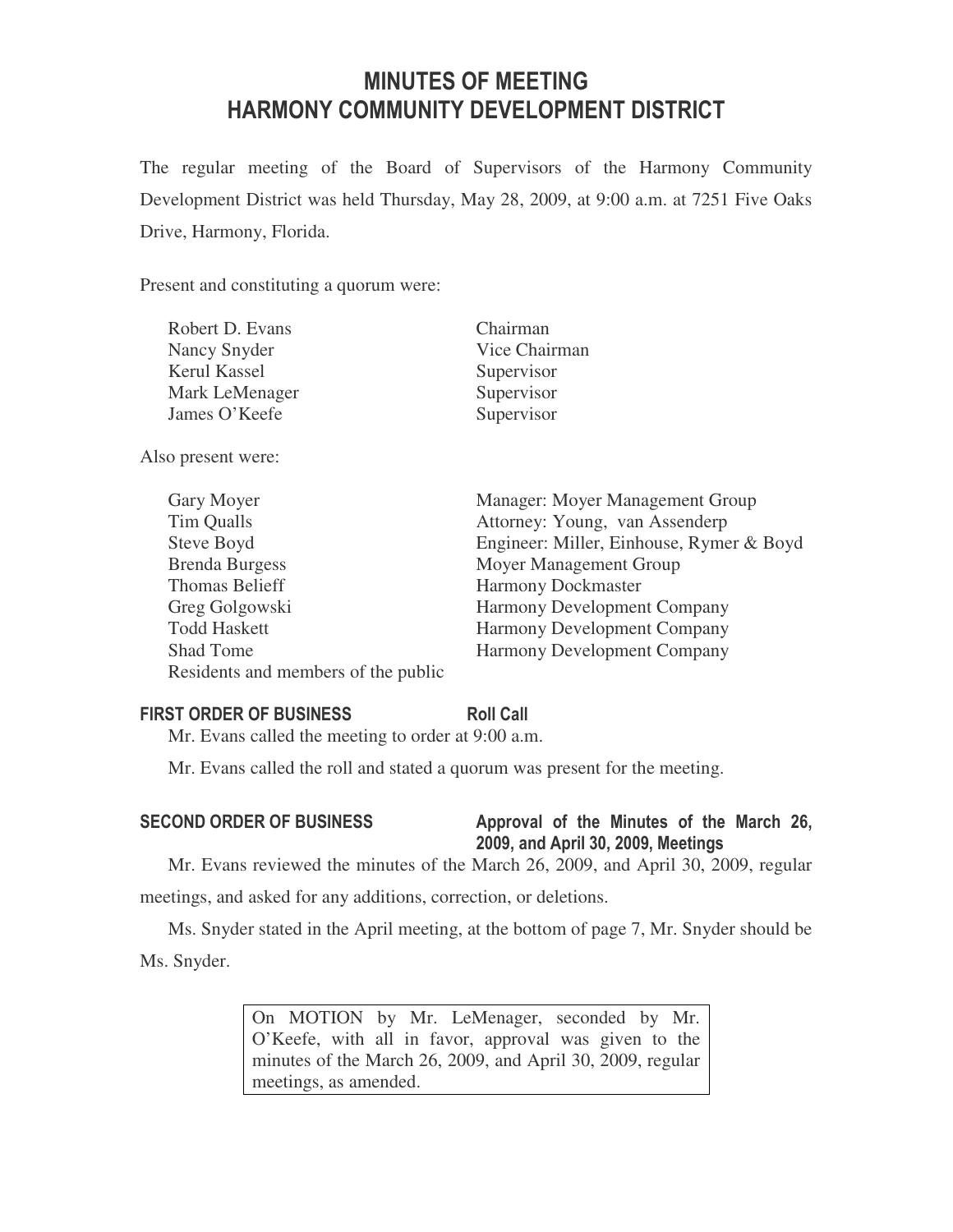## THIRD ORDER OF BUSINESS Presentation of Fiscal Year 2010 Proposed Budget

### **A. Discussion of fiscal year 2010 proposed budget**

Mr. Moyer stated as I indicated during our workshop last week, keep in mind this is the start of a process, not the end of a process. There are certain changes I want to recommend to the Board on the latest draft that was emailed to you this week that were considered by the Board but there was no formal action taken on one of them. Under the alley work, the consensus at the workshop was to proceed with that work in this fiscal year, and that is not reflected in anticipated expenditures for 2009. We need to add that, and I used \$40,000 for that item, which will reduce the carry forward fund balance from \$80,000 to \$40,000. We need to make those adjustments. The proposed budget shows a \$23,077 deficit that we can fund from fund balance. In talking with the Chairman and reviewing the electricity for street lighting, we increased that budget item by 25%, going from \$371,000 to \$467,000. We feel comfortable telling the Board that line item is well overstated. In order to balance this budget without having to do anything with fund balance, that item will be reduced by \$23,077. With that change, that will balance the budget. In the intervening period between this meeting and the next meeting, we will get the specifics from OUC on what we will spend in street lighting next year based on our contract so we will have a better handle on that number than we currently have.

Ms. Snyder stated I do not remember the amount, but I think it was a hefty percentage.

Mr. Moyer stated we will confirm that increase.

Mr. Evans stated the OUC contract says up to 3% per year. Based on what they billed us last year, they can increase it as much as 3%.

Mr. Moyer stated we budgeted that item very conservatively, so that will be good news when we bring a revised budget to you in June for further discussion. We rolled in the other things the Board discussed at the workshop, such as combining certain budget categories where we had multiple items, such as pool to include supplies and permits.

Mr. Evans stated the narrative description of budget line items needs to be more descriptive. It is helpful for the Board and also for the accounting department. We need to expand the narrative of those descriptions or consolidate or separate line items, when it comes to the coding process. It will also help us long term in our forecast.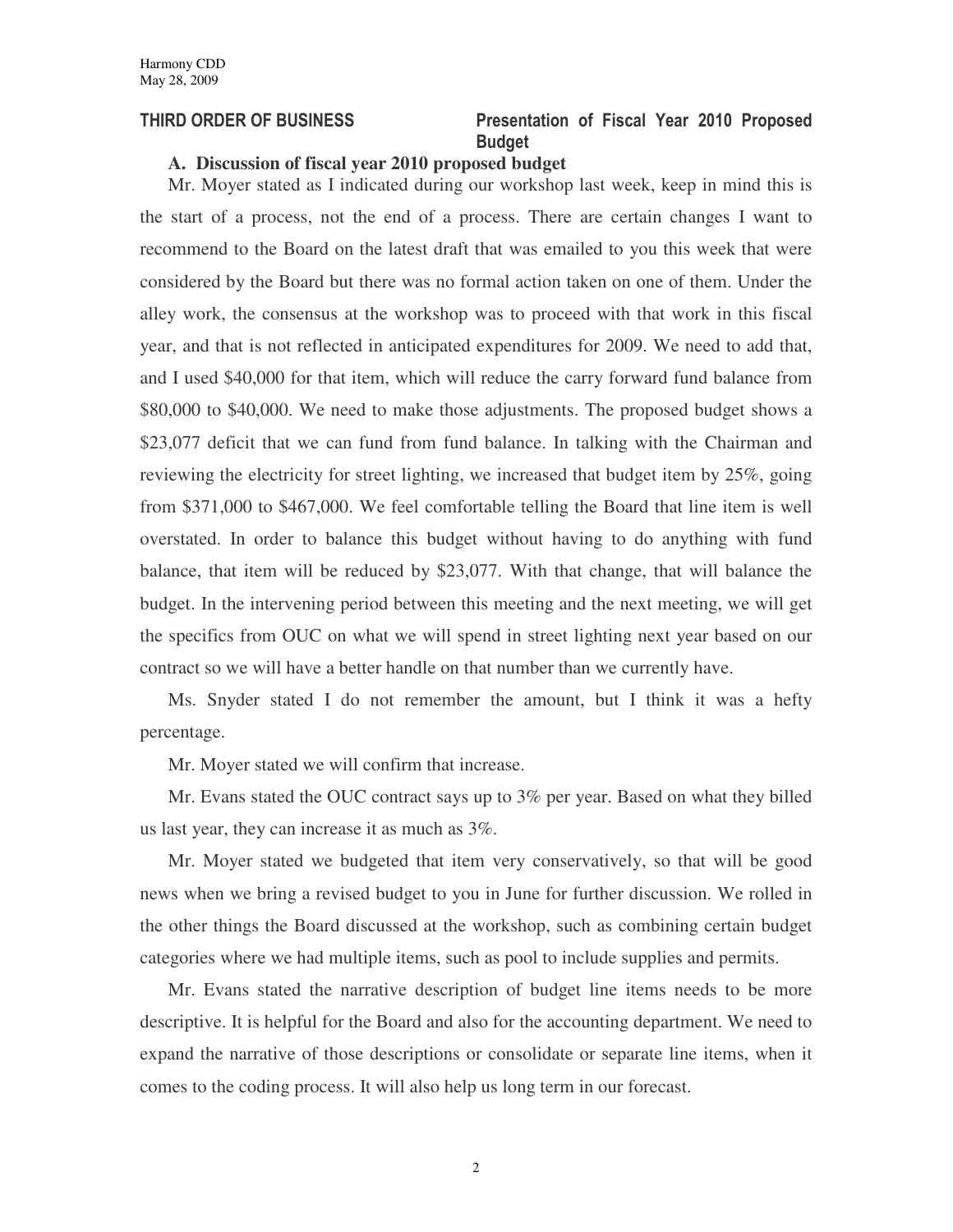Ms. Kassel asked if you are including the total numbers in the projected column for pools for 2009, why are licenses and permits and supplies also in the projected column for 2009?

Mr. Moyer stated that is a good catch; it was duplicated. We will do an analysis of those expenditures to see if they are recurring or one-time expenses that accounted for the annual amount in this fiscal year being \$36,000. If they are recurring, then your point is well taken and we will have to increase the current proposed amount of \$37,000 to add in those items.

Ms. Kassel stated utility for irrigation, we went from \$143,000 in 2007 to \$99,000 in 2008. Now we have the new computer system, but we projected \$120,000 for 2009. I am wondering why that is. We based our total projected irrigation expense on the projected numbers, which looks like we doubled our actual expenses incurred through March. Those are not the months when we have the more intensive watering use.

Mr. Moyer stated there is really no good way to budget irrigation. We do not know if the drought will continue or when we will go into a normal wet weather pattern that we usually have in Florida. We have historical information, but there are so many variables that it is an educated guess.

Ms. Kassel stated I wonder if we might need to increase it a little. If it was \$99,000 for 2008, I do not know that we have made any tweaks for it to be even lower this year.

Mr. Golgowski stated we are always tweaking, but we do not know how much less it might be.

Mr. LeMenager stated it came online somewhere in the middle of 2008, so part of the usage is on the old system and part is when we had the new, more efficient system.

Mr. Golgowski stated Maxicom has been in place for several years. Mike Walker started monitoring the system last fall.

Mr. Moyer stated the other thing in that line item that is hard to predict is Toho Water Authority utility rates.

Ms. Kassel stated I suggest we add \$10,000 to the budgeted amount.

Mr. LeMenager stated I think \$90,000 seems reasonable.

Ms. Snyder stated not if we do not think it will cover the expense.

Ms. Kassel stated we spent \$40,000 for the first six months of the year. I presume in the summer months, we will use more water because there is a greater need for it.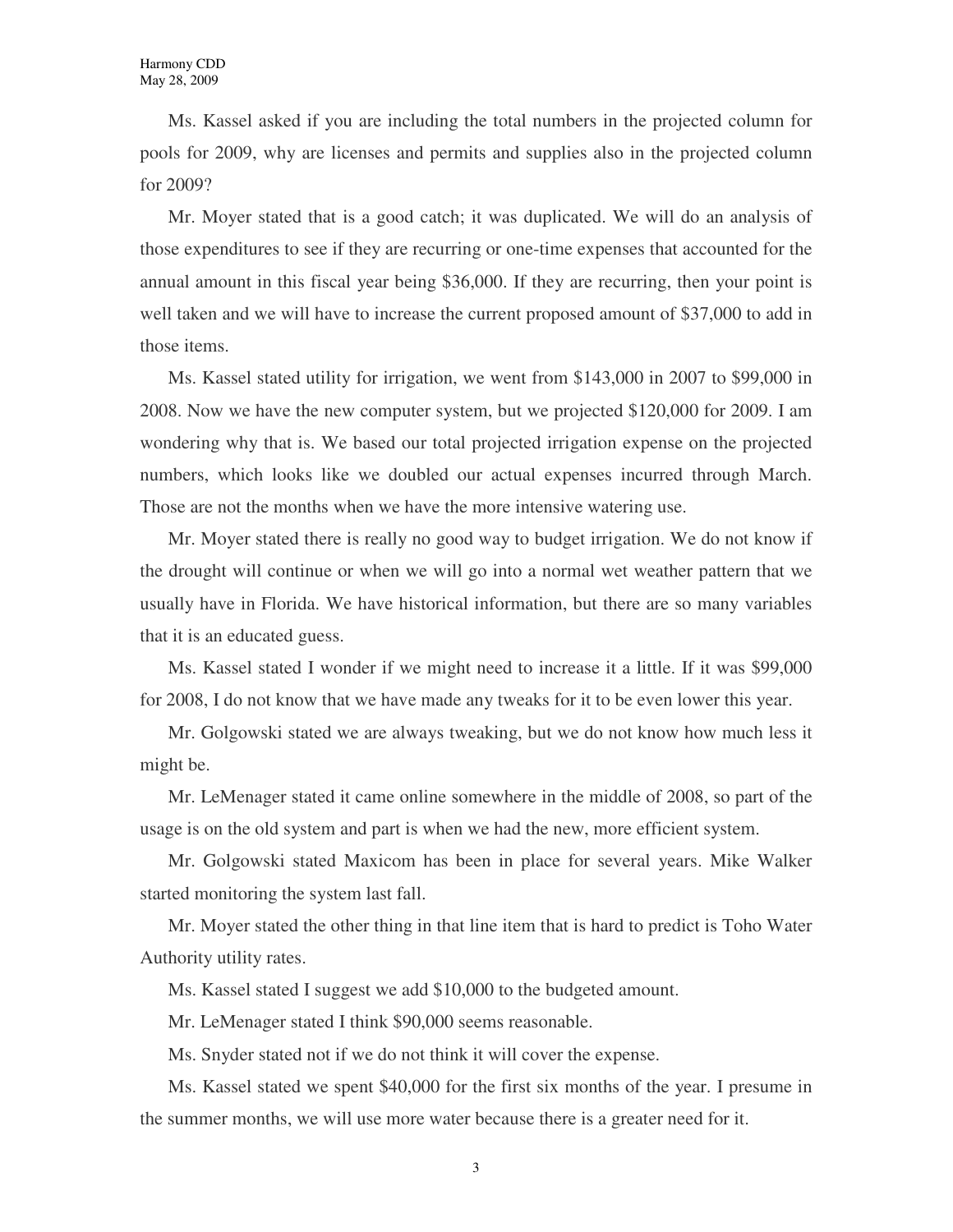Mr. Golgowski stated it also rains more often.

Mr. LeMenager stated actuals through March is the dry season and we are projecting to spend the same amount during the wet season.

Mr. Moyer stated that scenario would be \$80,000, and we are budgeting \$10,000 over what we project in expenses.

Mr. Evans stated we have had a drought condition over the last three years.

Ms. Snyder asked do we have the money to increase this item if we need it?

Mr. Moyer stated yes, there is enough in fund balance to cover some of these tweaks. If we exceed a budget line item during the year, I come to the Board and ask that you amend the budget. In some cases, there are sufficient monies within the operating budget and we simply increase one line item and decrease another line item. If we exceed the budget in total, I will ask Board to move monies from fund balance into the operating account.

Mr. LeMenager stated I have my continuing comment for the operating reserve for the first quarter operating expenses. I do not see any supporting documentation on cash flow. It is the same number we have used for three years. When I looked at the cash flow analysis at the time, I thought \$96,000 would be sufficient instead of \$173,000. I would like to see the cash flow analysis. All it changes is how much we have in what is labeled undesignated cash. The developer pays on a monthly basis, so there is cash being received at the beginning of our fiscal year and throughout the year. That is still more than 50% of our revenues. I want to update our cash flow analysis. I do not think it has been done for two or three years.

Mr. Evans stated as we progress and the number of residents increase, the requirements for the first quarter operating expenses will increase. The developer already has a substantial amount of on-roll assessments that is tied to that figure. In the coming years, you will see a larger portion of the undeveloped property going on the tax roll. If you have obligations of \$150,000 per month, and you will only be collecting a small portion, you can easily get a \$100,000 deficit per month for the first few months until assessments are received by the tax collector.

Ms. Snyder stated when we set this up three years ago, we wanted to make sure there was more than we needed because we did not know what was going to happen. We knew we could take money out of there if we needed it.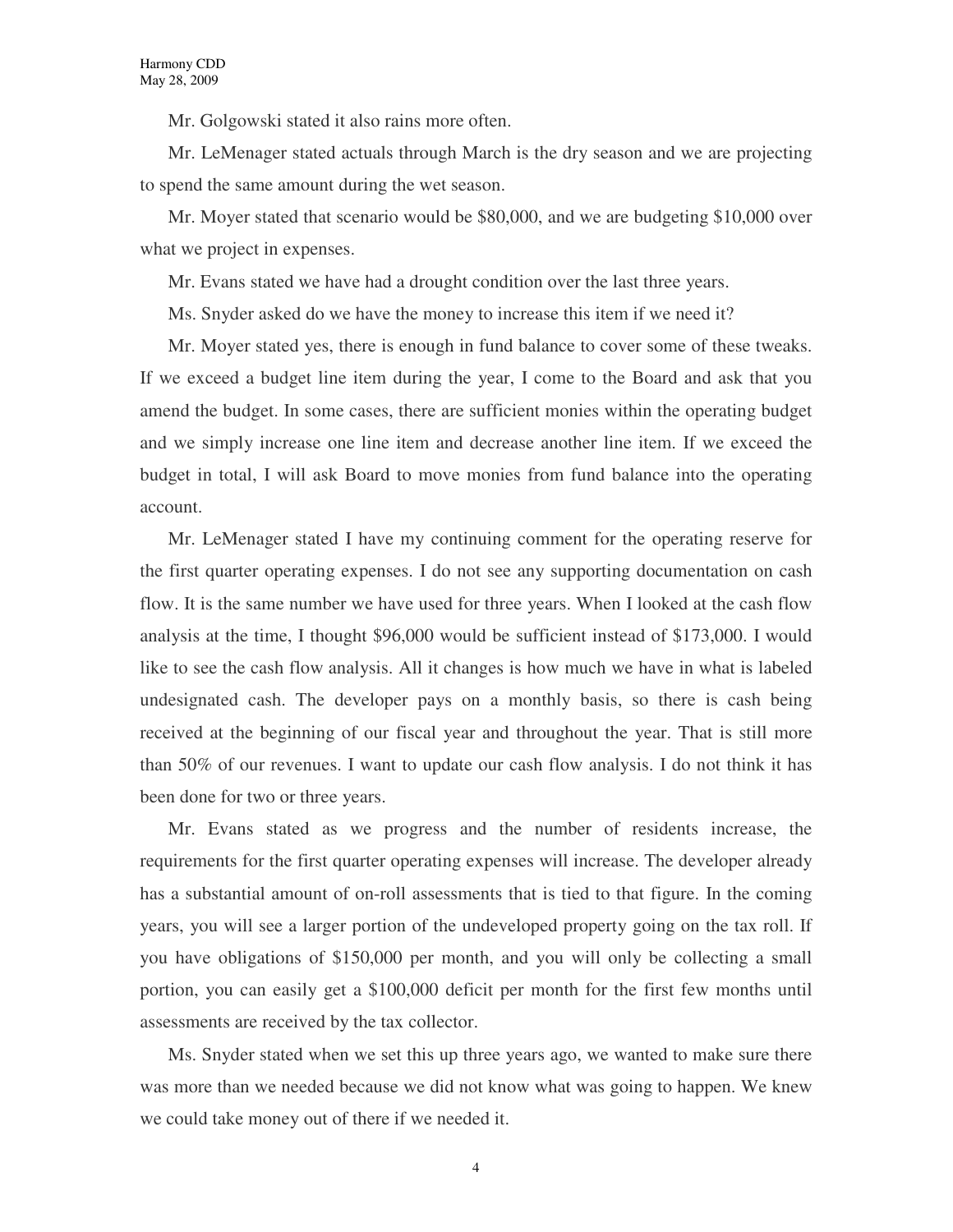Mr. Evans stated it is an emergency fund. When we did the budget several years ago, we forecast that parcels D2, E and G would come online a lot sooner, which will increase street lights, landscaping and all the other items start incurring those operating expenses, that is how we got all this savings. We had an additional carry forward surplus because it was budgeted in anticipation but we did not spend it. We have this money that we can apply to next year's budget or we can establish a self insurance fund and an operating account for the long-term planning process. We put those funds aside going forward, and that is how these originated.

Ms. Snyder asked where do we take this down to propose a zero increase instead of 3.35%?

Mr. LeMenager stated the new budget draft has a zero increase. They took out the increase.

Mr. Moyer stated the bottom line is that we do not propose to increase assessments. With the adjustments on street light electricity, we will reduce that, and the assessment increase will end up being zero. Based on the agreement from OUC, we will run the numbers to be sure our budgeted number is more accurate. It sounds like we will have more monies coming out of the electric account for street lighting, that will fall to fund balance at the end of the year.

Ms. Kassel stated the budget that was provided in the package, the revenue is considerably higher by about \$135,000.

Mr. LeMenager stated that is the amount that is required in order to have no increase. The budget in the agenda was what we discussed last week at the workshop. The instructions we gave were to have no change in assessments, so they provided a new draft budget with lower overall revenues to keep assessments the same.

## **B. Consideration of Resolution 2009-4 approving the fiscal year 2010 proposed budget and setting a public hearing**

Mr. Evans read Resolution 2009-4 by title into the record.

On MOTION by Mr. O'Keefe, seconded by Ms. Snyder, with all in favor, approval was given to Resolution 2009-4 approving the fiscal year 2010 budget and setting a public hearing for Thursday, August 27, 2009, at 6:00 p.m.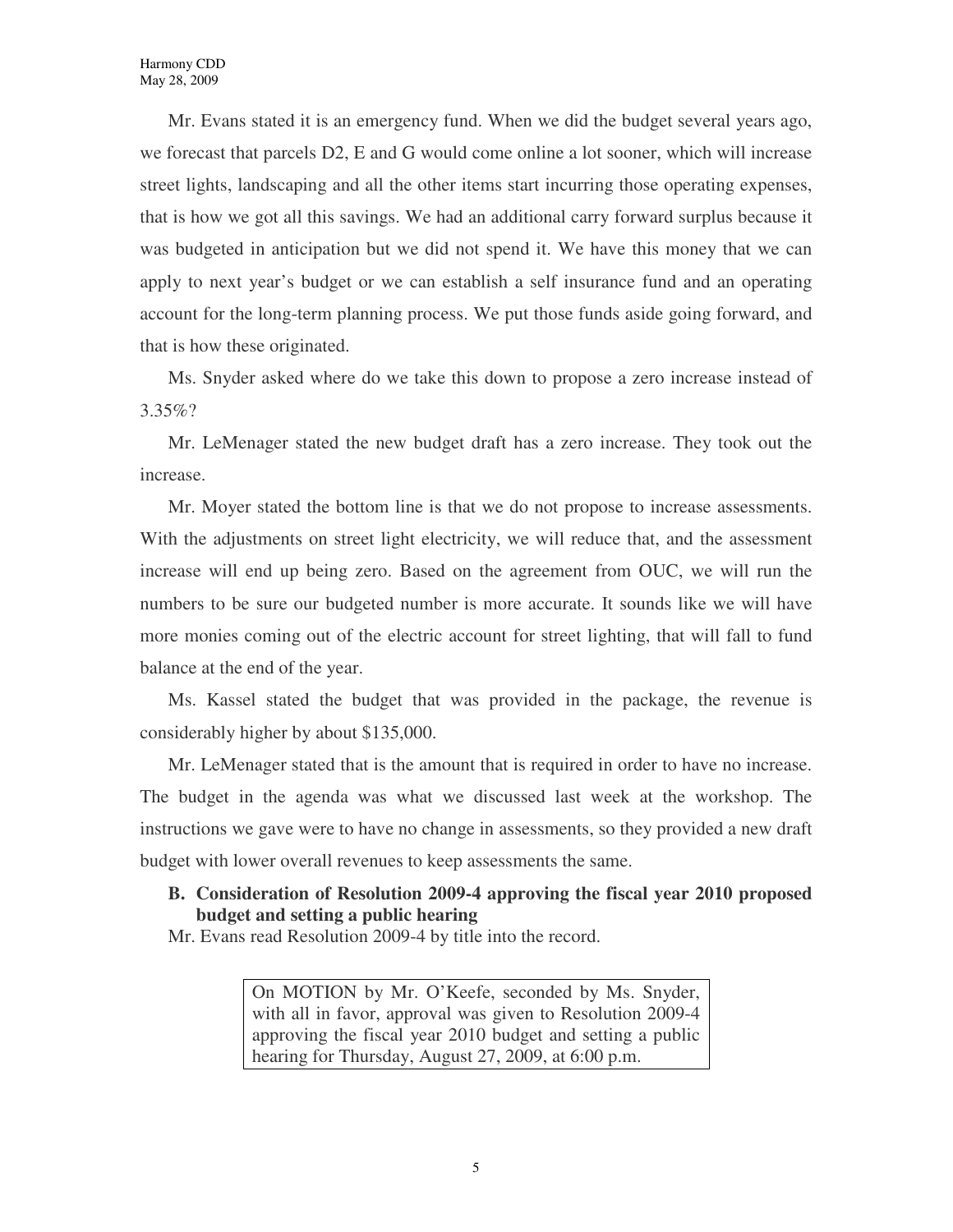### FOURTH ORDER OF BUSINESS **Acceptance** of the Audited Financial Statements for Fiscal Year 2010

Mr. Moyer stated in the auditor's letter, they state "In our opinion, the financial statements referred to above present fairly in all material respects the respective financial position of the governmental activities and each major fund of the District as of September 30, 2008." That is referred to as clean audit opinion letter. It means that what our accounting staff provided to the auditor at the close of business on September 30, 2008, fairly represented our financial condition as of that date, and that is what they audit. There were no exceptions to that. The other reports I want to highlight are contained in the back of the audit, beginning on page 22, which is a report on internal control over financial reporting and compliance. For internal controls, they state "We did not identify any deficiencies in any internal control over financial report that we consider to be a material weakness as defined above." For compliance, they state "The results of our tests disclosed no instances of noncompliance or other matters that are required to be reported under Government Auditing Standards." The final report is the management letter. There are certain findings the auditor has to review and opine on that are requirements of Florida Statute or rules of the Auditor General. It is also the opportunity for the auditor to bring certain things to the Board's attention that may not be material weaknesses but might help us with the accounting system and the controls. On page 25, they have no current year findings and recommendations. Similarly, they did not have any findings or recommendations in the prior fiscal year. One thing they look at is whether or not we are in a state of financial emergency, which is a defined term under the law. If you have certain things take place that qualify as a financial emergency, they have to point that out, and there is nothing they found to indicate that we are in a financial emergency. I will ask the Board to accept the audit and authorize staff to file it with the appropriate State agencies.

Ms. Kassel stated once again we received all these documents yesterday. They were received in Harmony on Tuesday afternoon and I was not home to receive the email, so I did not get it until yesterday morning. That is not sufficient time to review this. What happened and how can we change that? This is the second regular meeting this has happened.

Mr. Moyer stated the only thing we can do is to move the cutoff date for staff to provide this information for the agenda packages to give us more time to get this to you.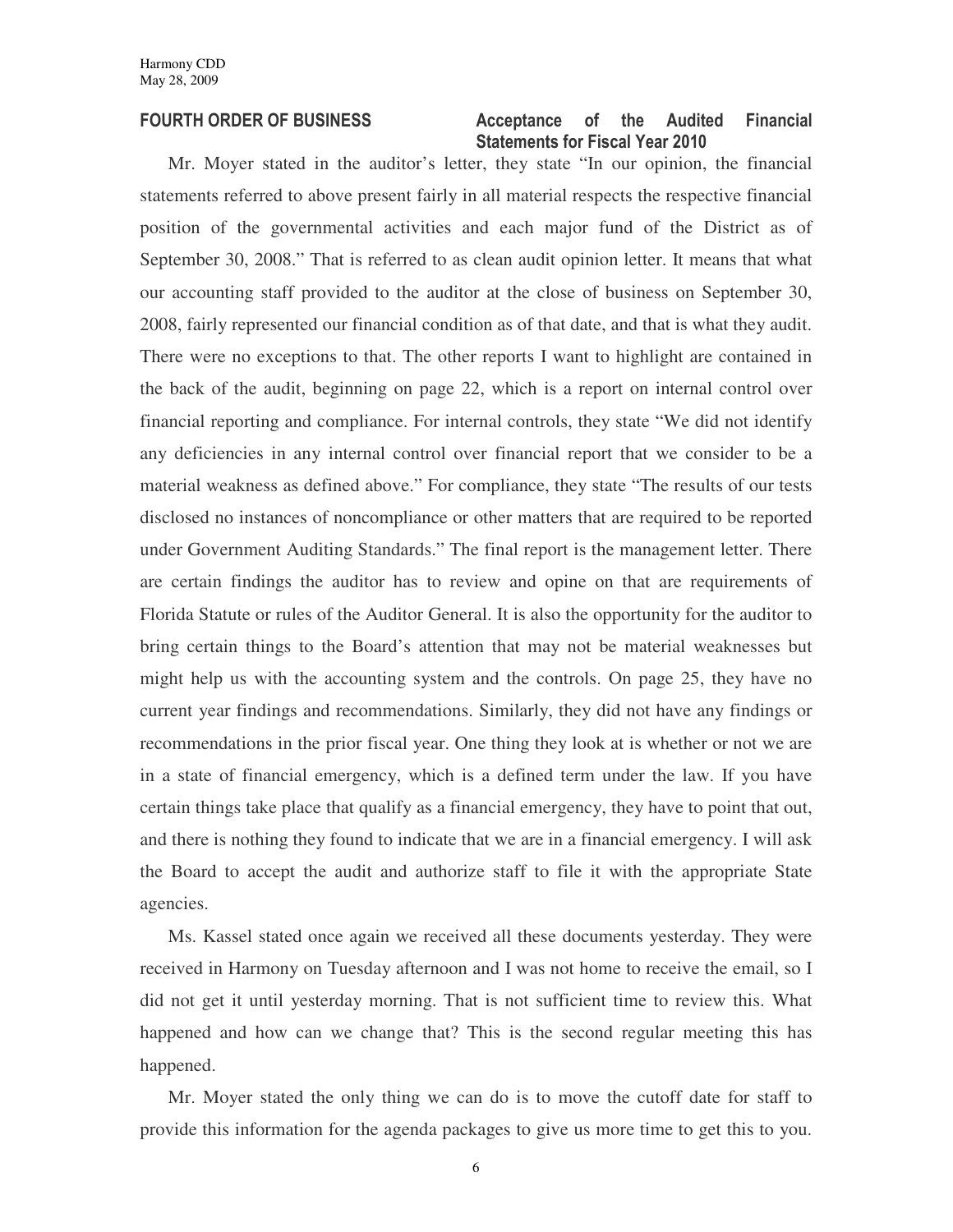This material is put together and is sent out of the Coral Springs office one week ahead of the meeting.

Ms. Burgess stated Monday this week was a holiday, and years ago we were instructed to send these FedEx packages two-day instead of overnight to keep your postages costs lower. Staff sent these out on Thursday and because of the holiday, they did not arrive until Tuesday. We may want to move the deadline to mail these to Wednesday so that they will arrive here on Friday.

Ms. Snyder stated we used to get them late the week before.

Ms. Burgess stated we used to send them overnight.

Mr. Moyer stated we will address this item. I do not have a problem moving the deadline up a couple days so we get the agenda sent out on Tuesday. It is not a problem for staff to meet an earlier deadline.

> On MOTION by Mr. O'Keefe, seconded by Mr. LeMenager, with all in favor, approval was given to accept the audited financial statements for 2008 and authorized they be filed with the appropriate State agencies.

## FIFTH ORDER OF BUSINESS District Manager's Report

## **A. Financial Statements**

Mr. Moyer reviewed the financial statements, included in the agenda packet and available for public review in the District Office during normal business hours.

## **B. Invoice Approval #109 and Check Run Summary**

Mr. Moyer reviewed the invoices and check summary and requested approval.

Ms. Kassel stated I did not receive the invoices by email. I have a question on a

couple things, a payment out of petty cash for reimbursement and a payment to Harmony Development.

Mr. Golgowski stated the District keeps a petty cash fund for small expenses related primarily to the parks, boating activities, and cleaning materials.

Ms. Kassel stated the payment to Harmony Development was for \$166,000.

Mr. LeMenager stated it is for maintenance.

Ms. Kassel asked are these regular amounts reflected in the budget?

Mr. Moyer stated yes, all these invoices end up being posted to line items in the budget.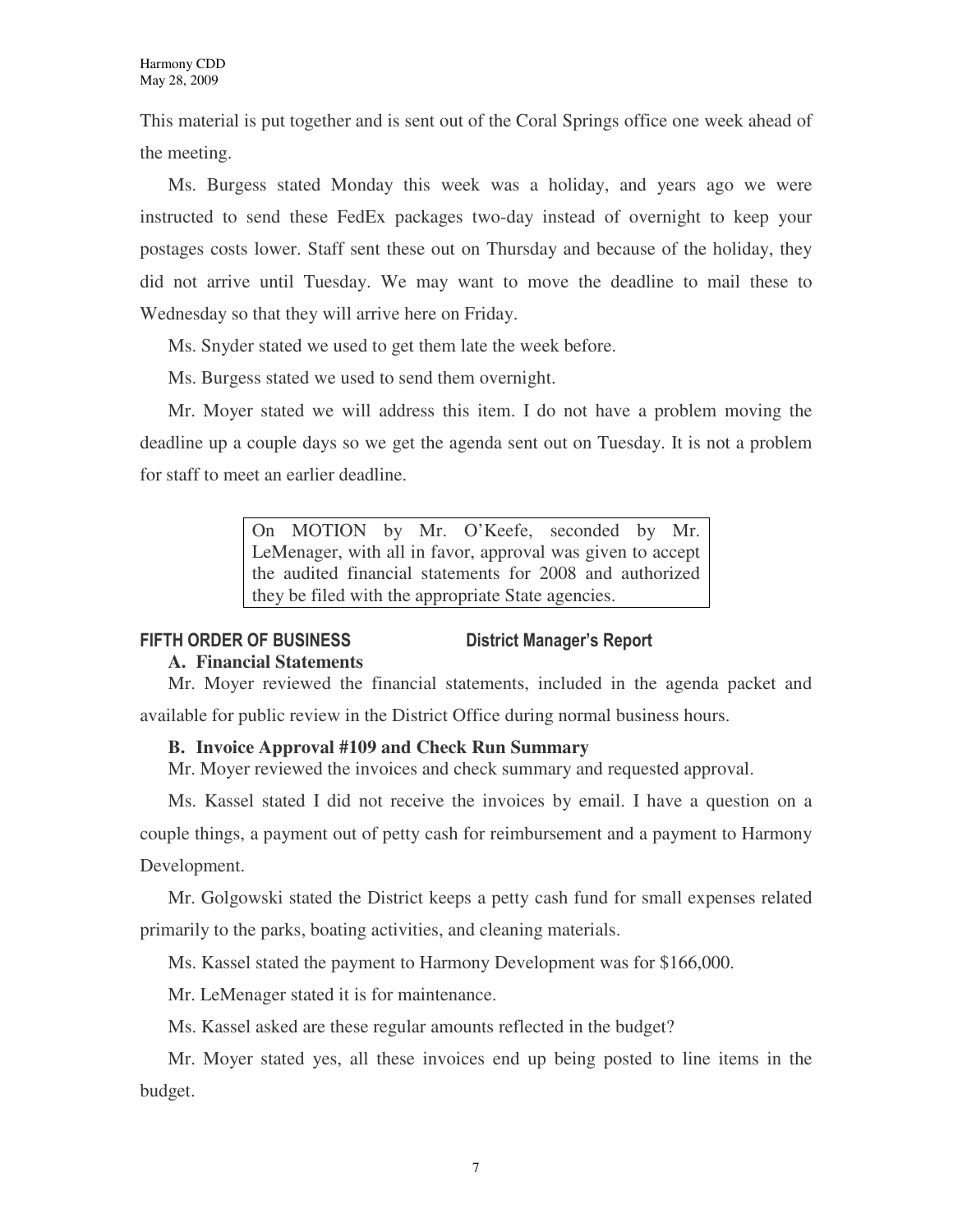Ms. Snyder stated I had a couple questions that I sent in and received the answers. I thought it was interesting that we have a phone for assistant dockmaster but it is used for when the assistant is on site and when there are boat users who did not bring a phone so Mr. Belieff can be in contact with them. The other question was why Harmony has a vehicle registered in Broward County, and I found out that you can pay your registration renewal in any County.

Mr. Qualls stated it is a State service and any County can provide it to you.

Ms. Kassel asked why would you go to another County?

Mr. Moyer stated the accounting staff gets these renewals on the District's behalf and they pay it through Broward County to the State.

Mr. LeMenager asked are these the final bills from REW? We still have the issue of the final walk-through and to address what they did and did not do.

Ms. Burgess stated no. Mr. Haskett provided several invoices that he has reviewed and made comments on the appropriate amounts to pay. These will be in your agenda package for the next meeting. There are quite a few adjustments and decreases to these final invoices.

Ms. Kassel asked how was the final walk through and negotiation in truing up the contract with the services that were provided?

Mr. Haskett stated we have not performed that with REW yet. I am waiting on that next step.

Mr. Tome stated the comments on those invoices are our assessment of what we feel has not been done. At the direction of the Board, if you approve these invoices we will direct them but we have not had the direction from the Board to do that.

Mr. Evans stated we cannot approve that assessment until you meet with them. They may have other information that you may not have been privy to. You need to discuss that information with them.

Ms. Snyder stated I thought the new contractor started this month.

Mr. Tome stated they are still onsite doing work for the Harmony Development Company. We are not asking them to fix or finish what they should have done as part of their monthly service. We are telling them they did not perform it and we believe this is what should be paid, which ranges from 0% to 75% of the invoices.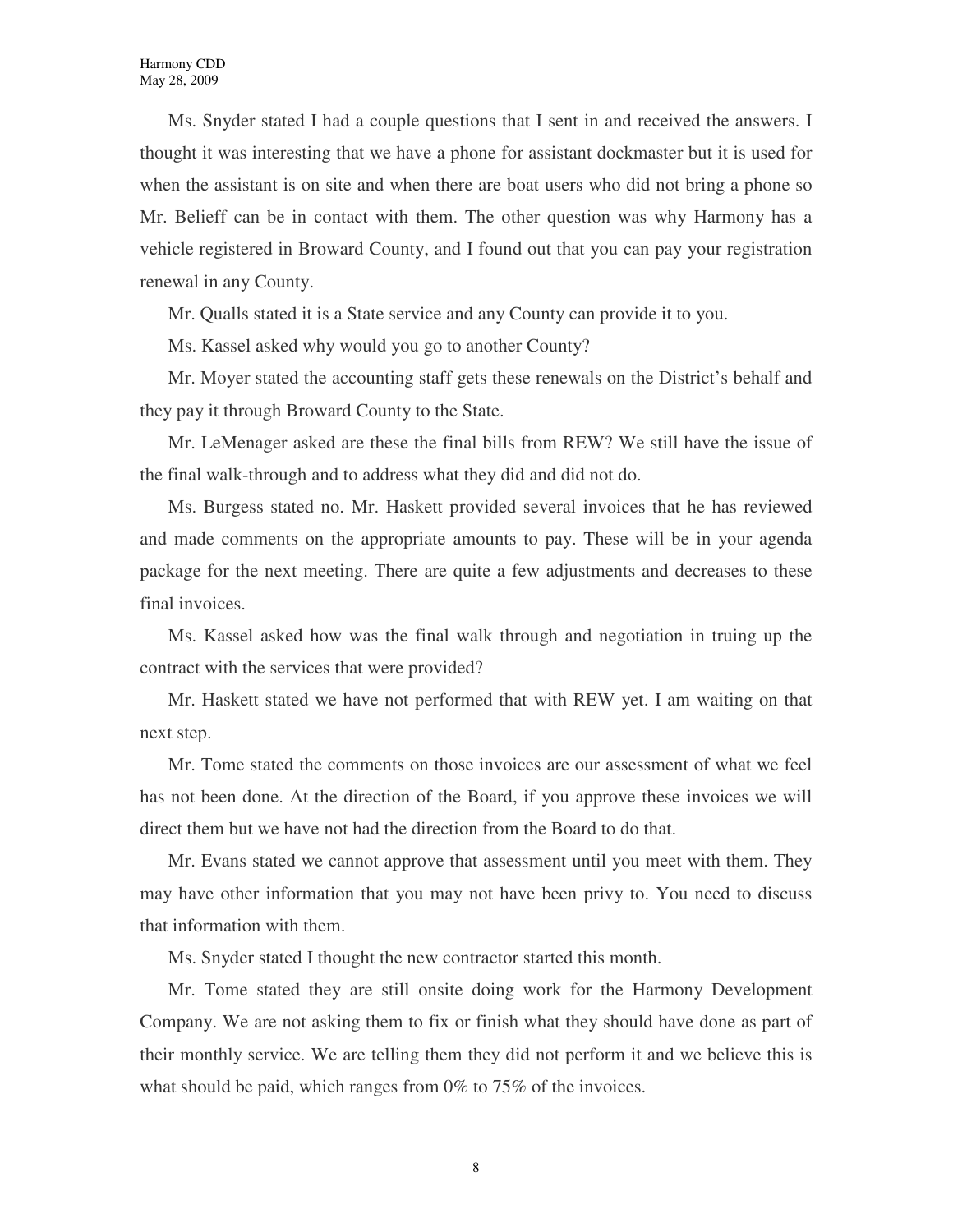On MOTION by Ms. Kassel, seconded by Ms. Snyder, with all in favor, approval was given to the invoices as presented.

### **C. Aquatic Plant Maintenance RFP 2009-201**

Mr. Moyer reviewed the aquatic plant maintenance RFP 2009-201 and requested staff be authorized to proceed with soliciting for proposals.

Ms. Kassel stated this was a very nice job in what you prepared. I really liked the environmentally oriented information included in the scope of work. It was very nice and very impressive. In the evaluation criteria, it appears that some things that should be lumped together. Past performance with other contracts, experience in dealing with customers and clients, and being responsive are all based on the positive responses for references. There is no other way we would know that than by calling references. Reputation for providing excellent customer service should also be included in the references section.

Mr. LeMenager stated I think that was a problem we had in evaluating the landscaping proposals. We had nice criteria but we had difficulty measuring them. It came down to responses from the references.

Ms. Kassel stated regarding the environmental aspect of the proposal, I do not know if that is counted under personnel in being trained in IPM or if it falls under understanding the scope of work. I would like something included that evaluates whether or not they have addressed these principles in their proposal. Perhaps we can add 5 or 10 points for understanding of this type of work or complexity of the level of this service.

Mr. Boyd stated item 17 in the instructions to bidders is a list of items they must include, and it might be possible to include an item for documentation of how you intend to address IPM or Florida Friendly practices.

Ms. Burgess stated I believe it was Mr. Boyd at the last meeting who made a comment that because our ponds are permitted through the Water Management District, there may be some "green" alternatives they may want to use but they may not be allowed in the permits. How do you reconcile that?

Mr. Boyd stated add a line that their practices have to be consistent with State law.

Mr. Moyer stated also add EPA label instructions.

Ms. Kassel stated I am not sure how that would be a conflict.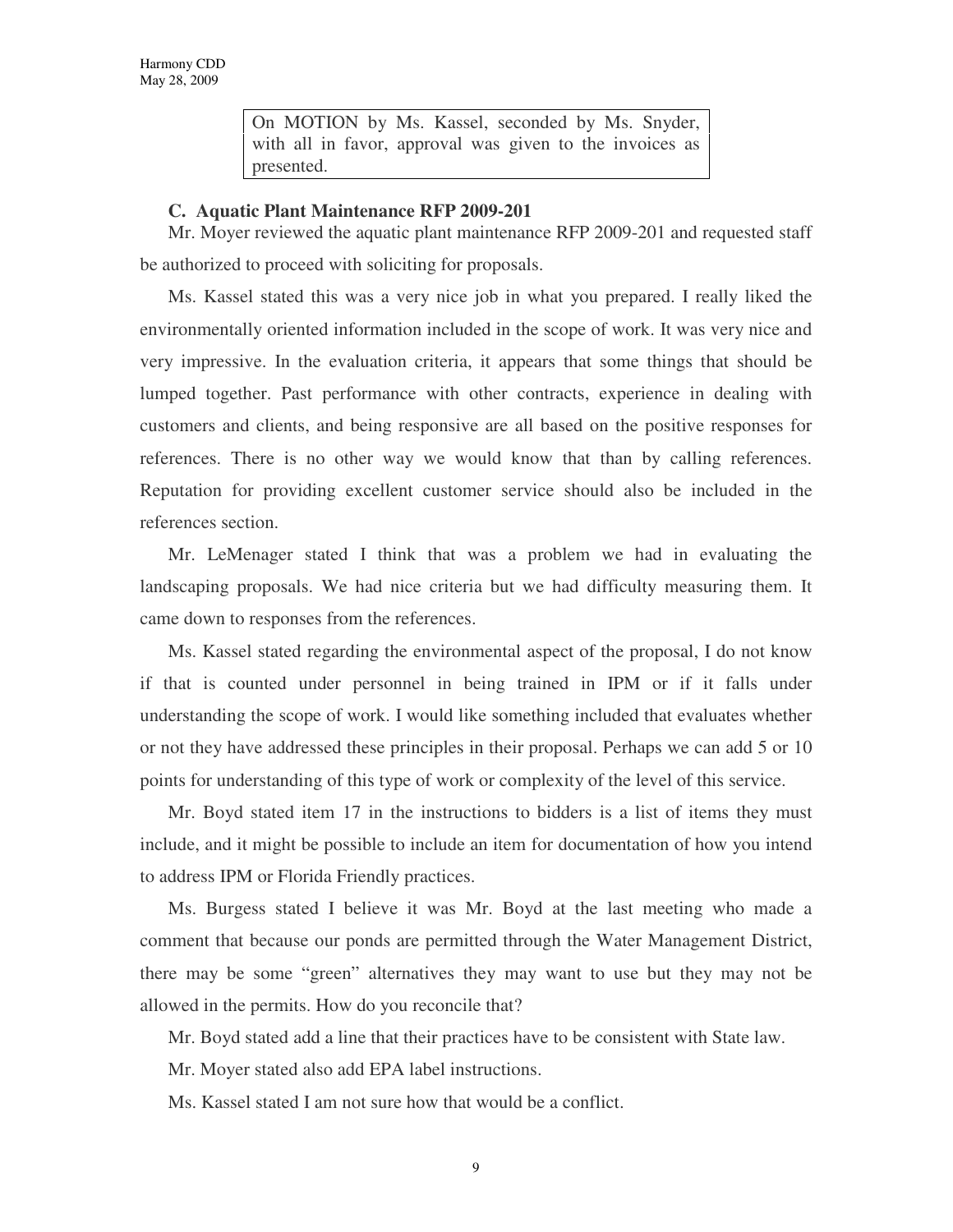Ms. Burgess stated they may want to use something that is Florida Friendly but is not allowed under the permits.

Mr. Moyer stated we went through this for mosquito control in another District. The suggestion was to add mosquito fish to a conservation area, and that is in violation of the permit requirements for the conservation area. Instead of using pesticides, one option is using mosquito fish, and we cannot. That is just an example. I do not have an example for aquatic plant management. The reality is, it is so heavily regulated by DEP and EPA and the labeling instructions on the herbicide. They do not have a lot of discretion.

Ms. Kassel stated I am in favor of adding something in the instructions to bidders to include that in the documents. I would also like to add something in the evaluation criteria to remind us that it is something to consider.

Mr. Evans stated we will note where possible and not in conflict with Florida Statute or other regulatory guidelines, they are to implement Florida Friendly practices.

Mr. Boyd stated my expectation is that the description they provide will be pretty general, but it will give you something to look at.

Mr. Qualls stated in the instructions to proposers, item 17H references F and it should be G. The rest of the comments have been incorporated into this RFP.

Mr. Boyd stated under item 17J in the instructions to proposers, we should include a specific list of forms they are required to submit. There are several forms, and some are for information only. To avoid confusion, we should include the list.

Ms. Burgess stated I will work with Mr. Boyd on itemizing that list.

Mr. LeMenager asked does this RFP correspond to the budget item for lake and wetland contracts for \$33,250 in the budget, and nothing else in the budget?

Mr. Moyer stated that is correct.

Mr. Evans stated we are looking to authorize the District manager to proceed with incorporating all the changes and solicit proposals. They can determine the dates.

Mr. Moyer stated we would target one of your regular meetings, and it will be no earlier than July.

Ms. Kassel asked is the contract ready to expire? Are we on a month-to-month basis?

Mr. Golgowski stated it is an annual contract but, subject to attorney's review, we can give a 30-day notice to terminate the contract.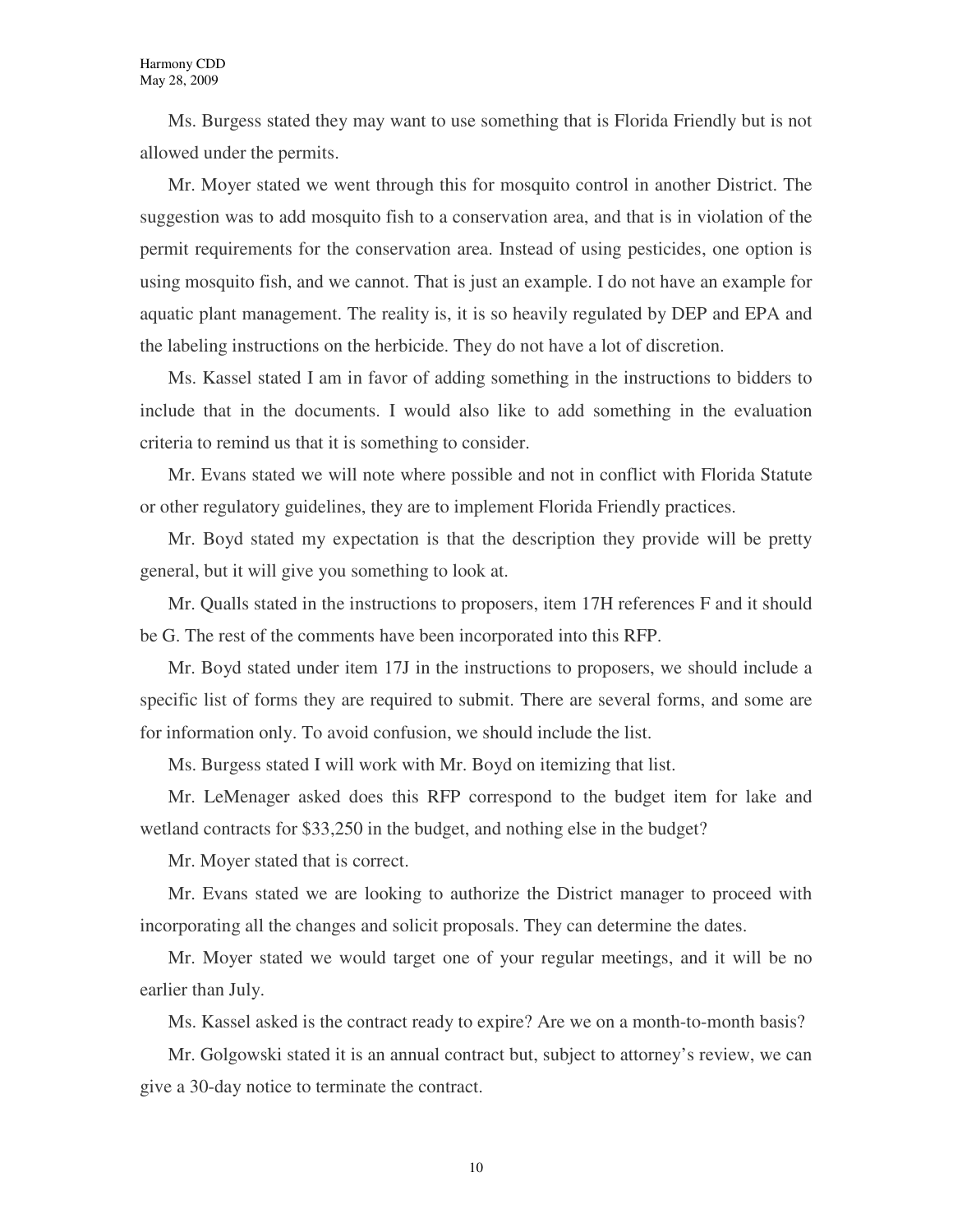On MOTION by Ms. Kassel, seconded by Mr. LeMenager, with all in favor, approval was given to RFP 2009-201 for aquatic maintenance services, as amended and discussed, to receive individual feedback from Board members, and to proceed with the RFP in order to present the results at the July 30, 2009, meeting.

Ms. Burgess stated the two documents that need to be changed are the evaluation criteria and the instructions to proposers. I would like to circulate those to the Board to make sure I have incorporated all your comments, along with review by Mr. Moyer and Mr. Qualls. I want your comments individually before we solicit for proposals.

Mr. Evans stated that is fine.

## **D. Use of Harmony Pool**

Mr. Moyer stated we received a request from the Osceola County Sheriff's Office for use of the pool.

Mr. LeMenager stated my neighbor is a sheriff's deputy and works with the schools. They have a program where they have 30 kids a week, ranging from 10 to 14 years old, and they want to use our swimming pool for a few days because their normal location fell through.

Ms. Kassel stated it is only four days, and it is 2.5 hours for each of those days.

Mr. LeMenager stated we will have seven sheriffs supervising 15 children.

Ms. Kassel asked will they be putting up the \$250 damage deposit?

Ms. Snyder stated I think they need to follow the rules, just like everyone else. Will there be 30 per week?

Mr. LeMenager stated they do not bring them swimming all at once. Their camp is just down the road.

Mr. Evans stated they are requesting only four days. I recall there was some conversation about the swim team using the pool.

Ms. Burgess stated we have not received any formal requests for the pool other than from Susan McKay for the kindergarten and first graders.

Mr. Evans asked is Ms. McKay's group still using the pool?

Ms. Burgess stated they were here the week of May 15 and they were supposed to be here last week, but they got rained out. They requested to use the rest of this week, and they are finished until the fall. The dates requested by the sheriff will not conflict with anyone's previously approved request.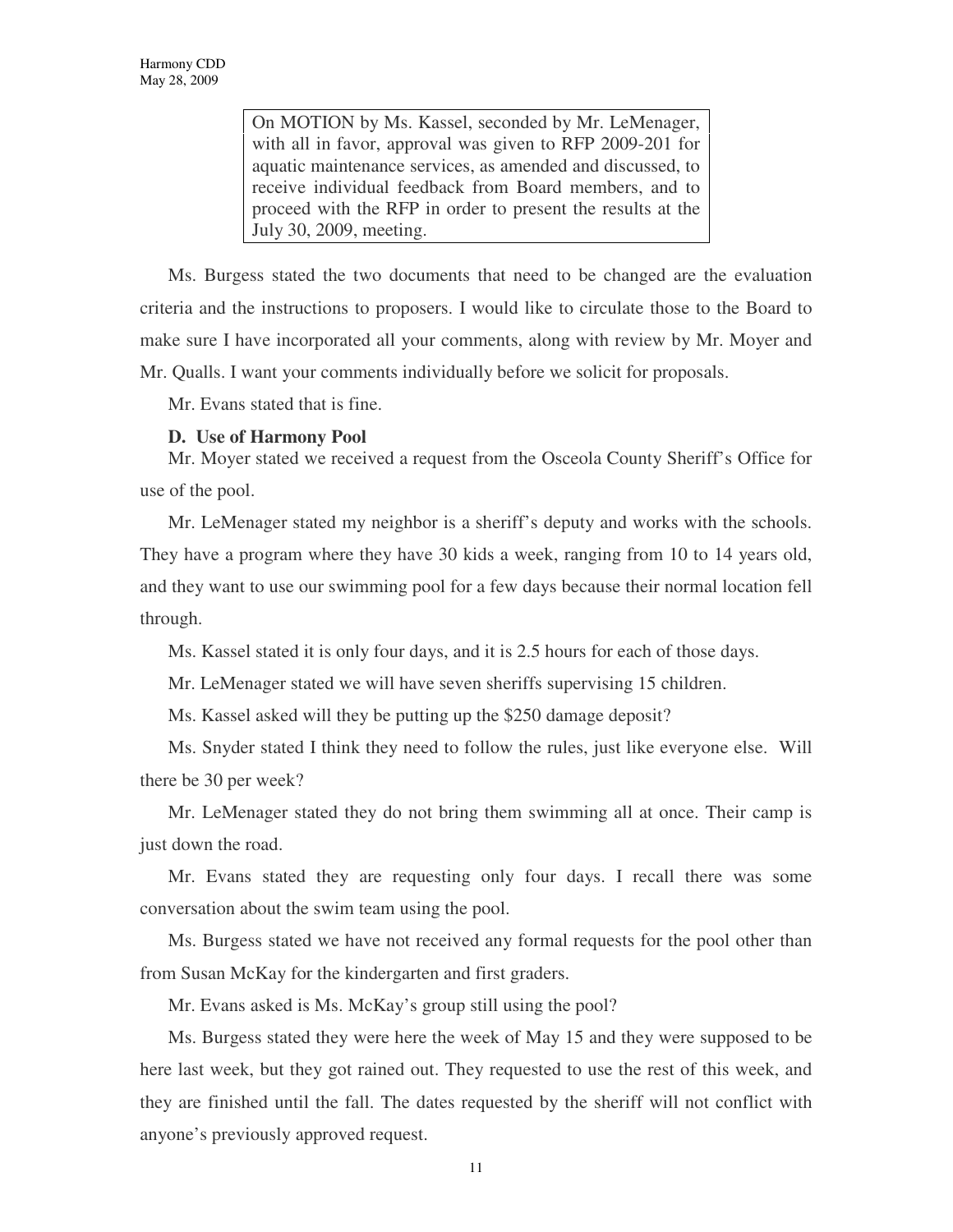Mr. Tome asked are they requesting that pool not be used by residents at that time? Mr. LeMenager stated no.

Mr. Tome stated the issue of the swim team came up. Over the holiday weekend, a coach or someone let 20 to 25 students in, and we do not know how many were residents or not. That is something for the Board to address and how we should address those complaints.

Ms. Kassel stated we limit the number of swimmers who come in to use the pool and limit the number of hours per week or month. The pool is for the use of the residents.

Ms. Burgess stated it should be indicated in the pool rules as to how many guests a resident can bring.

Ms. Snyder stated if no one is at the pool, it is not an issue. But it is if there is a planned activity or a birthday party.

Ms. Kassel stated someone can make a reservation months in advance but if a resident wants to use the pool at the same time, I think the resident should take precedence.

Ms. Burgess stated we do not take reservations for exclusive use of the pool. The only time we have done that is to honor Ms. McKay's request for kindergarten and first grade students taking swimming lessons. They may reserve the pavilion or the areas around the pool, but residents are free to come in and use the pool at any time.

Ms. Snyder asked does the swim team come in and use it early in the morning?

Ms. Burgess stated we do not have any information on that.

Mr. Tome stated it varies. It came up at a meeting last year and to recognize this was happening, the Board adopted rules as far as when and how people should use the pool. They were monopolizing the pool. A good portion of the students are residents.

Mr. LeMenager stated they all have the right to bring a guest.

Ms. Snyder asked have there been a lot of negative comments?

Mr. Tome stated we receive a complaint every other month where students are practicing.

Ms. Burgess stated the issue with the complaint we received was the coach was not present and they were using the furniture as diving boards.

Ms. Snyder stated I would put a stop to that.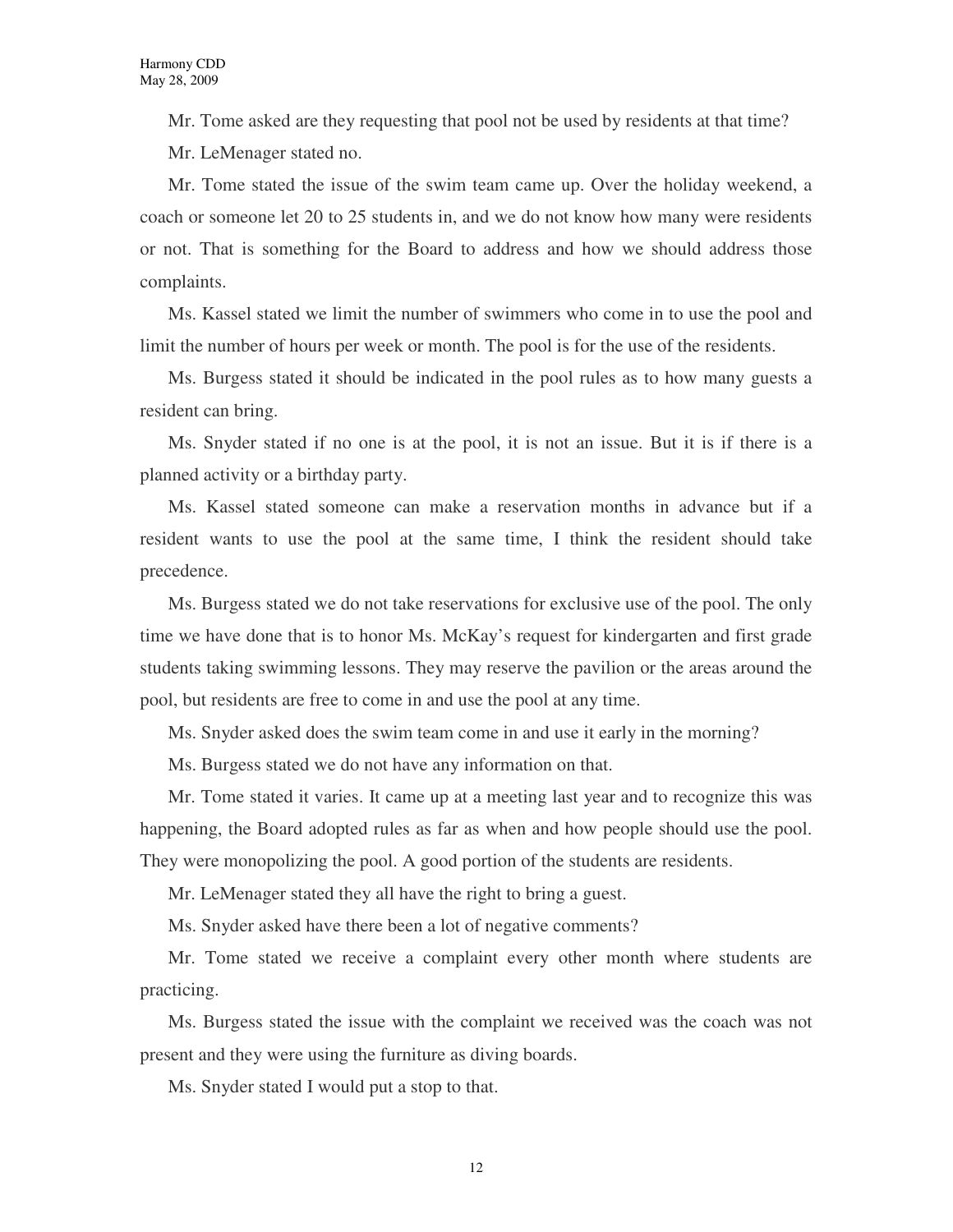Ms. Kassel stated if we have institutional requests for our facilities, I suggest they be approved on a different basis than residential requests. Perhaps we can have a different policy for institutional use.

Mr. Evans asked do we want to consider waiving the damage deposit for the sheriff's department?

Mr. LeMenager stated they asked if that could be waived. I responded to him that everyone else pays a deposit. They would get it right back and all we would need is a credit card number.

Mr. Evans stated the Board has the authority on a case-by-case basis to waive the deposit, and I suggest we waive it for the sheriff's department.

Mr. LeMenager stated I would support waiving it.

On MOTION by Mr. O'Keefe, seconded by Mr. LeMenager, with all in favor, approval was given to authorize the use of pool as submitted by the Sheriff's department, waiving the payment of the \$250 deposit.

### SIXTH ORDER OF BUSINESS Attorney's Report

There being nothing to report, the next order of business followed.

## SEVENTH ORDER OF BUSINESS Engineer's Report – Alleyway Pavement Condition Assessment

Mr. Boyd stated we submitted the alley evaluation at the budget workshop. It is our understanding that you want to proceed with the severe and moderate repairs in this fiscal year.

Mr. LeMenager stated originally the thought was just doing the severe repairs, but in this weather, moderate becomes severe quite quickly. I recommend that the low priority items be monitored.

Ms. Kassel asked is there any warranty on the repairs?

Mr. Boyd stated the contractor that is awarded the work would provide us with documentation, and I would expect it would be 12 months. Since this is under the bidding thresholds, I presume we will solicit for proposals.

Mr. Evans asked did Ms. Burgess receive the email to send the checks for the permits for the water extension line to Mr. Boyd.

Ms. Burgess stated yes.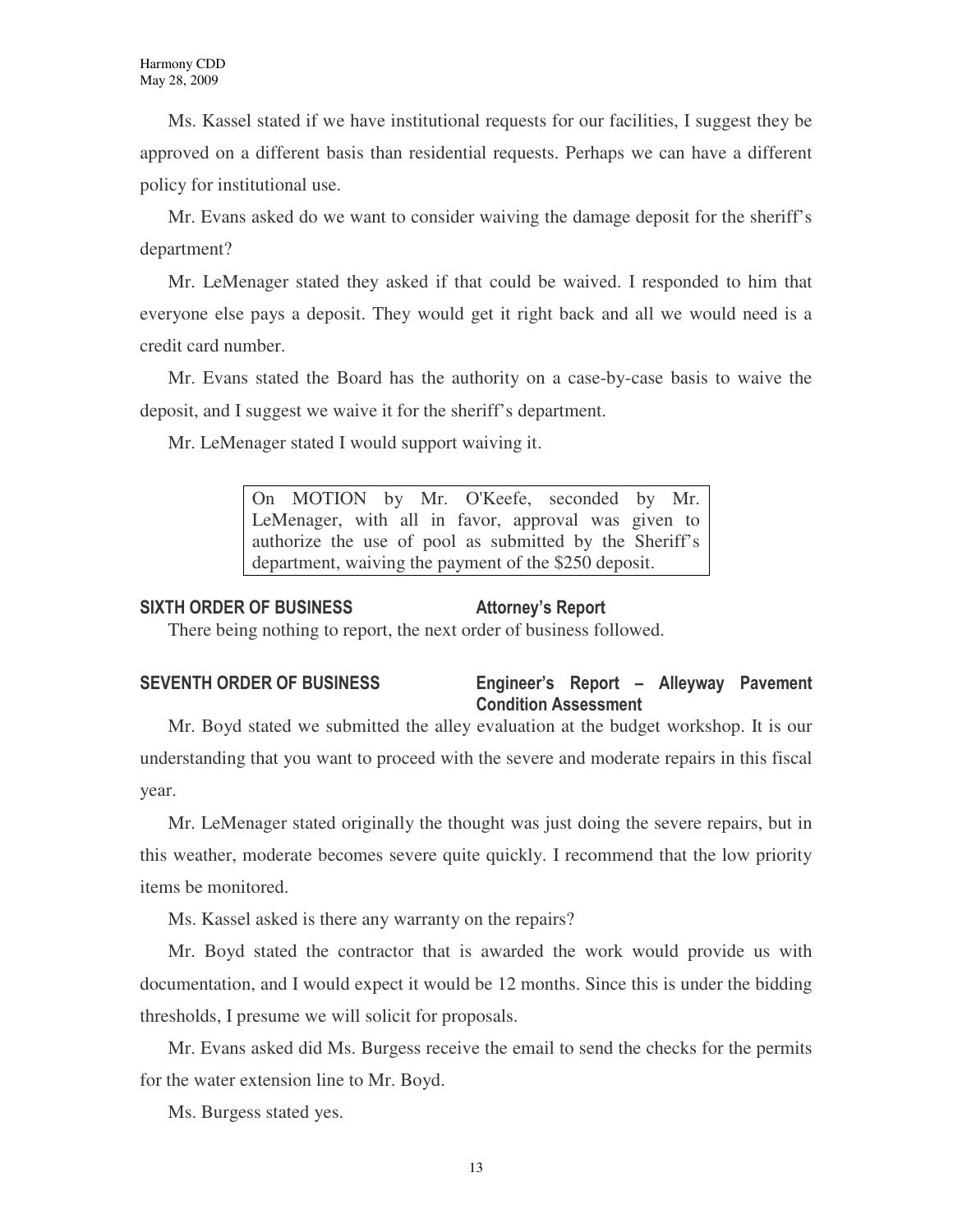Mr. Boyd stated we are substantially complete for the water extension line, and we are waiting to submit for the DEP permit.

Mr. Evans asked will you send that check directly to Mr. Boyd?

Ms. Burgess stated I will make sure that Mr. Boyd provides whatever accounting needs in order to cut the check.

> On MOTION by Ms. Kassel, seconded by Ms. Snyder, with all in favor, approval was given to proceed to solicit proposals for alley repairs, as provided in the alley evaluation.

## EIGHTH ORDER OF BUSINESS Developer's Report

Mr. Haskett stated a skate park was presented at the last meeting and I did some research and got some input from the community. I looked at concrete versus modular construction, and concrete seems to be better way to go. The costs are higher upfront, but the cost of maintenance is minimal throughout its lifetime. You can buy prefab ramps, concrete prefab ramps and other components. I put a basic concept together for location and a general size. I suggest getting more residents involved who are skaters to see what components they want. I looked at the St. Cloud skate park and it gets very little use. It is a poor location, it is prefab metal ramps, and that is what sent me toward the skate plaza concept, which is a park plaza atmosphere with trees and various ramps on the side incorporated into the landscape theme. For location, there is a parcel called Lakeshore Park 2, across the street from the community school. It is 200 feet deep and 250 feet wide, which is ample space to start off with a small plaza area and can absorb it as it is expanded over time. This would be a good starting point depending on what the budget is and how we determine to fund it. I provided a general cost analysis based on using concrete and some components, site amenities for signage and landscaping and some site work, and my estimate is \$81,000. It would be a surface of 8,500 square feet.

Ms. Snyder asked is there a danger having it that close to the water? Or does it look closer than it really is?

Mr. Haskett stated it will be within 50 to 60 feet.

Ms. Snyder stated I know kids are skating in the school area, which they should not be, so this would end that problem.

Ms. Kassel stated I have some concerns about this. I have spoken with a number of residents and some of them have expressed concern that a skate park might be a haven for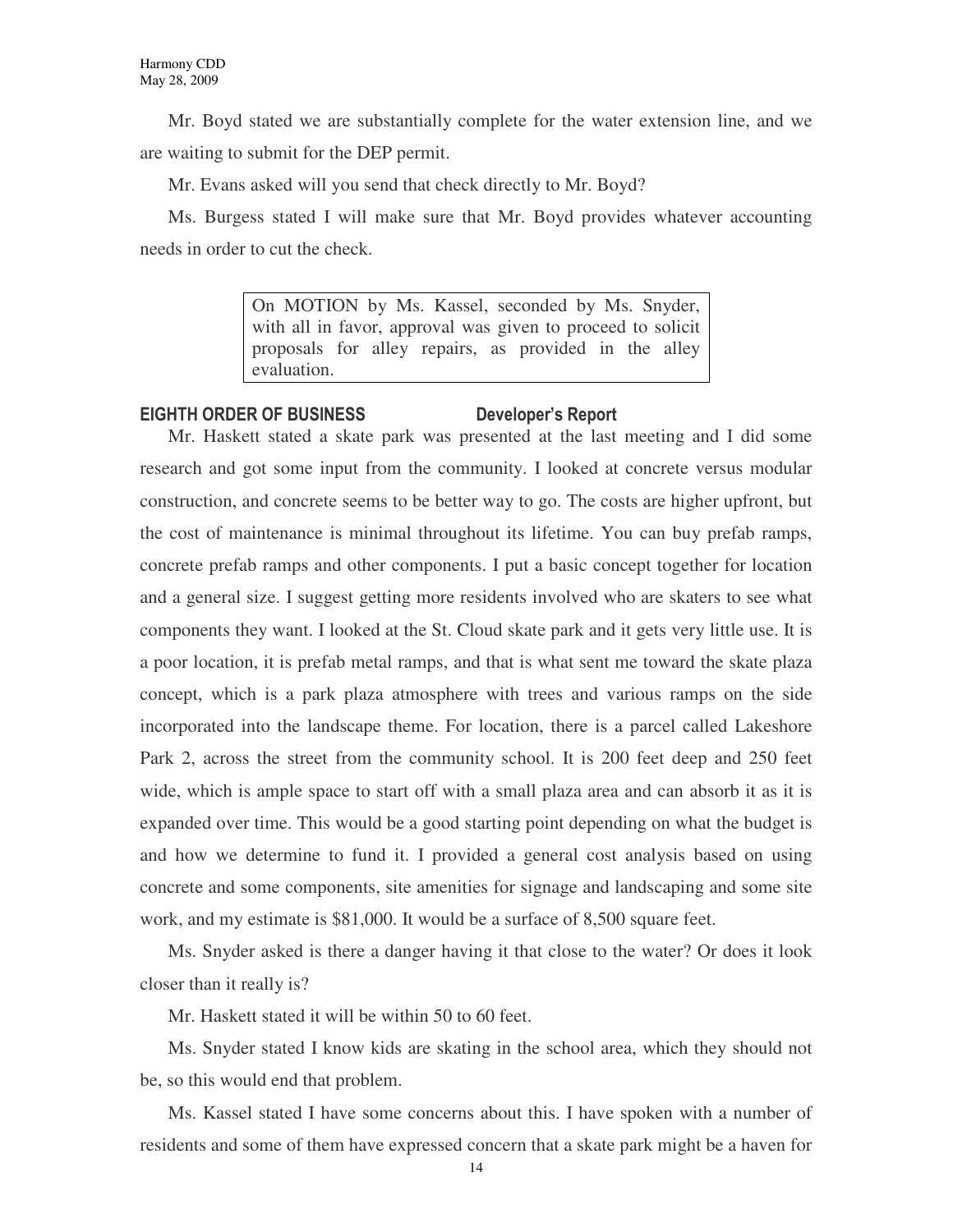undesirable activities. I do not know how we can restrict it from nonresidents using it. There may be older kids who can drive here and use it and then the younger kids would not be able to use it. I have heard there are undesirable activities going on in other skate parks. I would like to hear what some other communities' experiences have been so that we do not invite that kind of problem here.

Mr. Evans asked would that be any different from any other amenities we have here? Is this a different attraction?

Ms. Kassel stated yes, I think it would be. There are more basketball courts and soccer fields than there are skate parks.

Mr. Evans asked as far as a user profile, is it any different, other than kids being kids?

Ms. Kassel stated that is one reason why I want to hear from law enforcement or communities about their experience with skate parks. If they have had any problems, we will know about them ahead of time and can address them in advance.

Mr. Haskett stated I provided some research under Deciding Factors and it specifically addresses skate park problems. If you place it a distance from other amenities, that opens the door to undesirable activities. When you make it a plaza and landscaped park across from the community school, where children and teens are already, I think it is a great location. You should not have anymore foul-mouthed kids than what our swimming pools have.

Ms. Snyder stated we can also call the police when there is undesired activity, like we can for the parks and pool.

Mr. Haskett stated yes, like we do for anyplace else.

Mr. LeMenager stated I was thinking about a good place also, but I wonder if there is a way we can work with the School Board on this. If you think of the entire lot, the staff parking lot at the community school extends a ways at the school. I am not sure what they use it for, but it is just St. Augustine grass, so it is not any kind of sports field.

Mr. Tome stated it is Bahia and it is used by the school for various activities.

Mr. LeMenager stated if we want to make it a plaza, I wonder if we can go in with the School Board.

Mr. Haskett stated that would have a greater impact on the residents, as compared to across the street from the school would have less impact on the residents.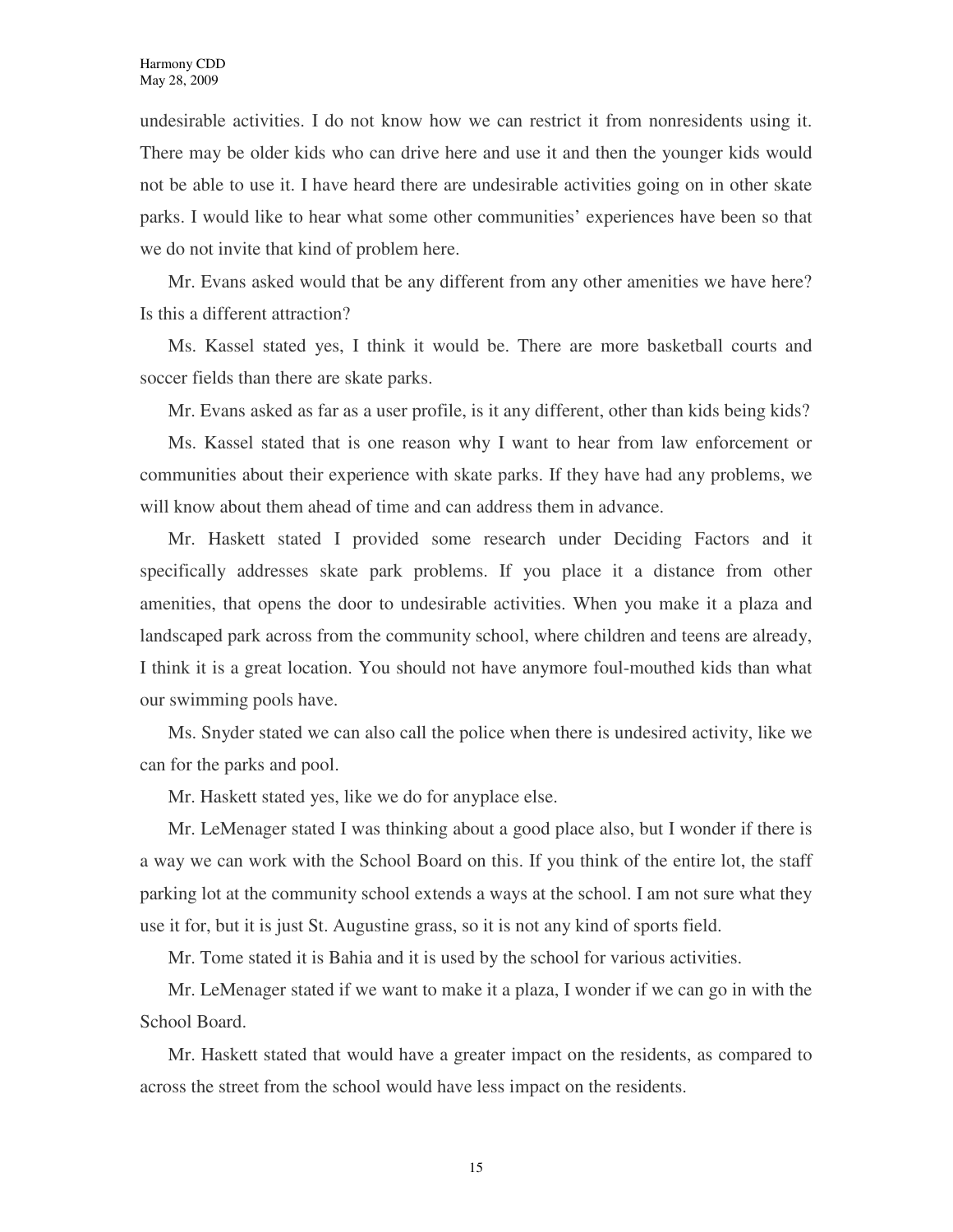Ms. Snyder stated there are rules where the kids cannot go there after school hours. They do, but they are not supposed to.

Mr. Evans asked where will the money come from?

Ms. Kassel stated there is also noise for residents in that area. We are going to sell some custom home lots next to the school, and that is a lot of noise for those people.

Mr. Evans stated that is a valid concern. The first question is, where is the money coming from? If we do not allocate the funds, nothing else matters. In the capital improvement fund, we have \$258,000 left for capital improvements, and this will fall under capital improvements. The water line extension will cost about \$200,000 which leaves us with about \$50,000. If this skate park is proposed at \$85,000, we will have a shortfall of \$35,000 from the capital fund that will have to be picked up from projected carry-forward surplus. We can take funds from the operating budget and allocate them for a capital improvement, but you cannot take capital funds and use them for operating or maintenance costs. If the Board decides we want to do this, we could allocate \$50,000 to come from the capital fund and the balance from general fund. We are forecasting a certain savings from this year.

Mr. Moyer stated with the adjustments we made to the budget, it will be about \$40,000.

Mr. Evans stated you will be taking that \$40,000 carry-forward surplus to factor into next year's budget. If we are going to spend that \$40,000 this year, we will not have that to carry into next year's budget.

Ms. Snyder stated we were also discussing improving the surface on the basketball court. Is that a capital expenditure? It is pretty severe at this point.

Mr. Evans stated it will come from the maintenance account since it is already built. If you want to resurface the basketball court and you have carry-forward surplus, you can direct the manager not to factor in any carry-forward surplus that is derived from the 2009 budget into the 2010 budget and that those funds be utilized to supplement other maintenance items during the course of this fiscal year. We can commit those funds to do the resurfacing of the basketball court now. We are already taking some of those funds to do the alley repairs. After we allocate \$40,000 for the alleys, there will be about \$40,000 left. Financially, we can do this, so we have overcome the first hurdle. We also have a location, but if it is the right location is up for discussion.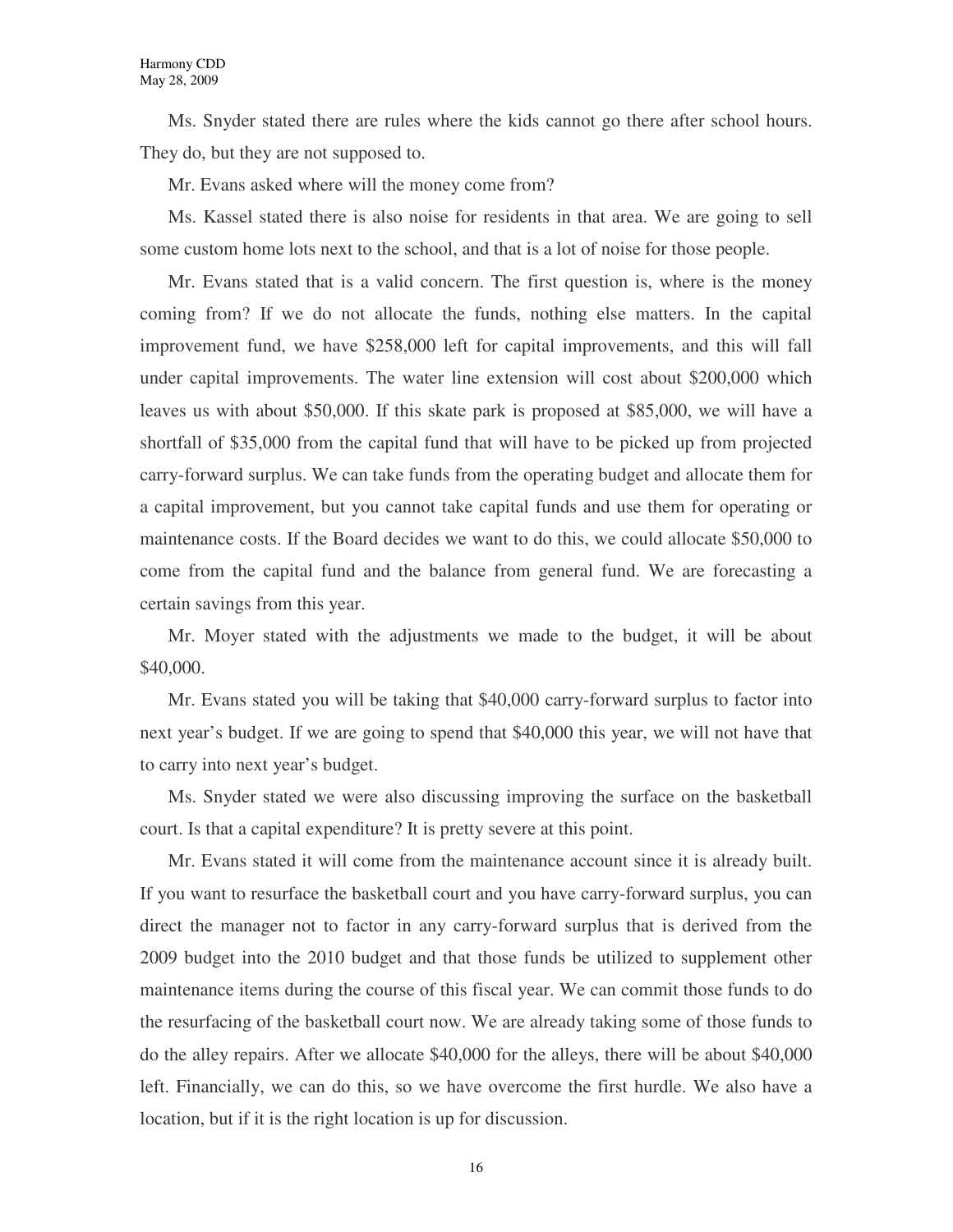Ms. Kassel stated some residents want a skate park but other residents will want other amenities. If we spend money on a skate park, then we have nothing left for any other projects coming to us.

Mr. LeMenager stated Mr. Evans made an extremely good point at our budget workshop. There is nothing left in the capital fund, but the entire east side of the CDD has no amenities. We need to think in terms of long-term capital projects. We are not broke, but I do not think we can hide from the fact that there is a significant recession going on and we are still a community of about 1,000 people. I think it is a wonderful idea but I question whether or not it is fiscally responsible for us to add another \$80,000 improvement, given where we are with our finances.

Ms. Snyder stated I do not want to drain everything, knowing what the recession is bringing and when we are trying to keep assessments at no increase. Is there any possibility of bringing the total down?

Mr. Haskett stated I do not think that would be a wise choice to do. This is a minimal size that will be used. You do not want to spend \$40,000 on an amenity that will not get used.

Mr. Evans stated kids will be kids. We are a family community. We have the best schools in the State. These kids need a place to play. This amenity will benefit all the residents and all the families who are here, and it keeps them out of the town square. I have had to ask them to keep their skateboards off the benches. For the most part, they have been understanding. If we provide this amenity, we will not have any money left in the capital fund or the operating budget. In this current year, our budget is pretty tight. From the capital fund, after we do the waterline, we will be able to allocate about \$50,000 for a capital improvement. But we cannot fund just part of it. The balance will have to come from and be authorized by the Board to come out of the carry-forward surplus derived from this year's budget.

Mr. Moyer stated as a practical matter in terms of the timing of this, we still have 10% uncollected non-ad valorem assessments. The monies we are talking about assume we collect everything. If you want to do this, I encourage you to wait to see what we collect from tax certificates. We do not actually have the cash at this point.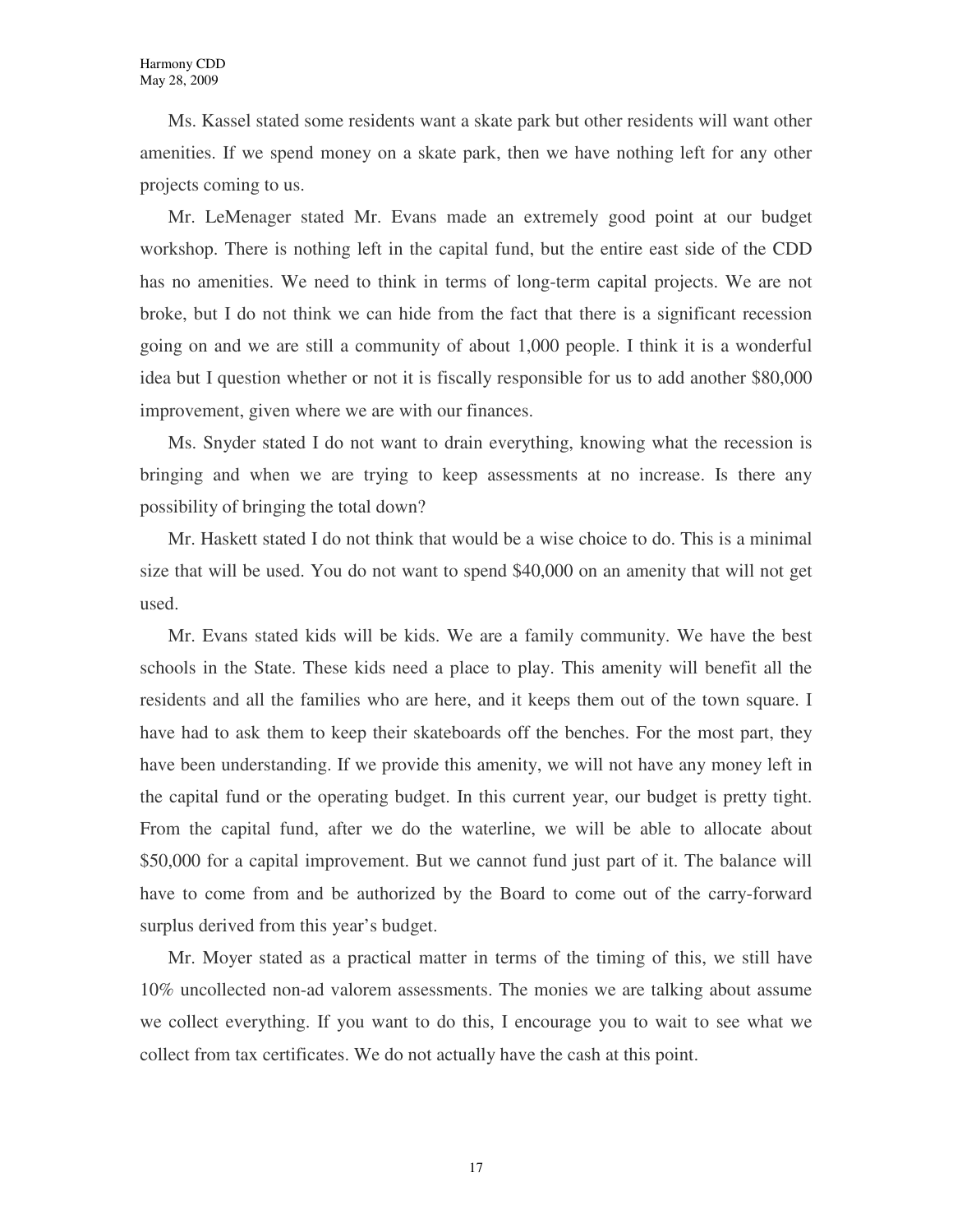Mr. Evans stated I suggest we direct the manager not to factor in projected carryforward surplus, which is still speculative, into the 2010 budget. So that means we do not have the money at this time.

Ms. Snyder stated it is too close to tell.

Ms. Kassel stated unless we can scale it down or as an added amenity to help sell lots, see if the developer will share in some of that cost.

Mr. Evans stated I do not think that will happen.

Mr. LeMenager stated it is not financially prudent to do at this time. It is a terrific idea but where will money come from? That is my problem.

Mr. O'Keefe stated I suggest we postpone the conversation on this until we receive all our assessments, and then see where we stand.

Mr. LeMenager stated until we know we have the money, we do not have the money.

Mr. Evans stated by the budget hearing in August, we will know what assessments have been collected and we will know how much the water line extension will actually cost.

Mr. LeMenager stated we are estimating the waterline to be about \$200,000. If they get in there and find problems, it will cost more. We have to finish the waterline.

Ms. Kassel stated we also talked about putting in a boardwalk, and there will not be funds for that.

Mr. Boyd stated we are not anticipating that being a CDD project at this time.

Ms. Kassel stated it is a capital improvement and a number of us liked the idea.

Ms. Snyder asked did you go to several companies to see what the proposal would be?

Mr. Haskett stated I have not done proposal pricing but I just provided some estimates on concrete work and components to get a general idea.

Mr. LeMenager asked is there anything we can do behind the basketball courts?

Mr. Haskett stated I recommend waiting before you commit any funds. There are some unknown factors with Osceola, whether or not it will require a CDP plan. That has to be factored into the amount of money needed, as well as design professionals preparing the design or we could project manage it and design it ourselves.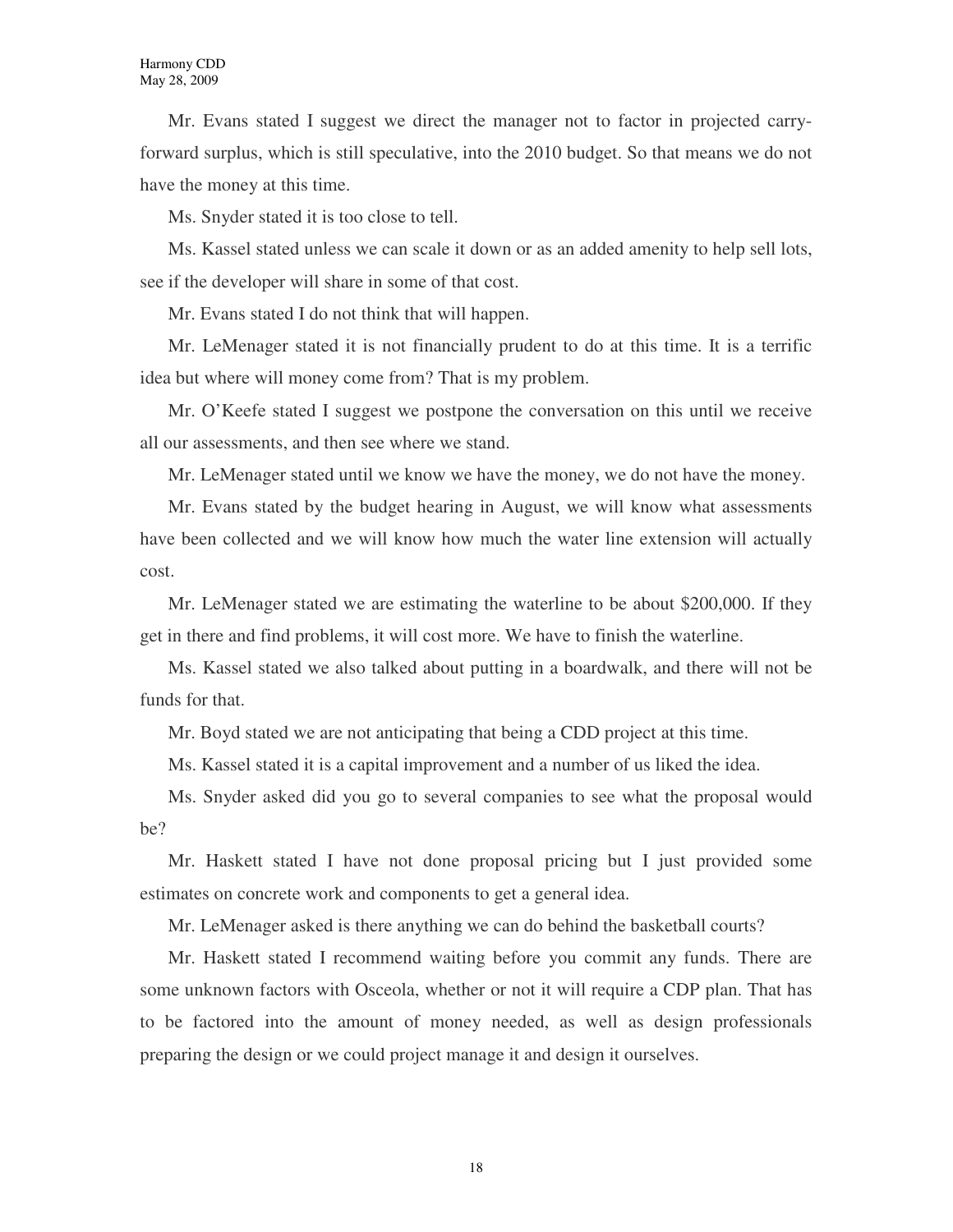Mr. LeMenager stated for any proposed amenities, the proposal has to include a funding source. The capital budget is gone and I do not think we want to do a bond issue for a while.

Mr. Evans stated I suggest we table this until the August meeting when we have a better idea on cash flows. It is too unpredictable at this point. I compliment Mr. Haskett on the work you did. The exhibits were great. I do not question the desire from the community or the need for such an amenity, but unfortunately, we do not have the funds at this time.

Mr. Haskett stated regarding the clover leaf climber at Lakeshore Park playground, I contacted Game Time, who is the manufacturer. They sent the replacement part and it is operating again. At the swim club, there was an issue of the gate being secure where people were popping the gate. I met with a resident who provided a proposal for \$350 to modify the gates. We removed one gate on Five Oaks that was not being used and we moved it toward the alcove at the swim club, ten feet from where the original gate was. This allows us to secure it on both sides of the building. It is more secure now. The setup is similar to Ashley Park.

Mr. LeMenager asked were we going to discuss the REW invoices?

Mr. Evans stated they made their recommendations that they provided to the district manager. They still need to meet with REW to reach an agreement to determine whether REW is in agreement with that.

Mr. Haskett stated we have a good working relationship with REW through the Development Company that we do not want to jeopardize. Would the District Manager be willing to negotiate these with them?

Mr. Moyer stated the problem is that we do not have direct knowledge of what they did or did not do. One way is to take the recommendation of the field staff and make the payment. If they disagree with the payment, they will come back to the Board with a request for additional compensation. Then they will show up at a meeting and then we can discuss it with them.

Mr. Tome stated our approach was this is not a negotiation and this is what you are getting paid.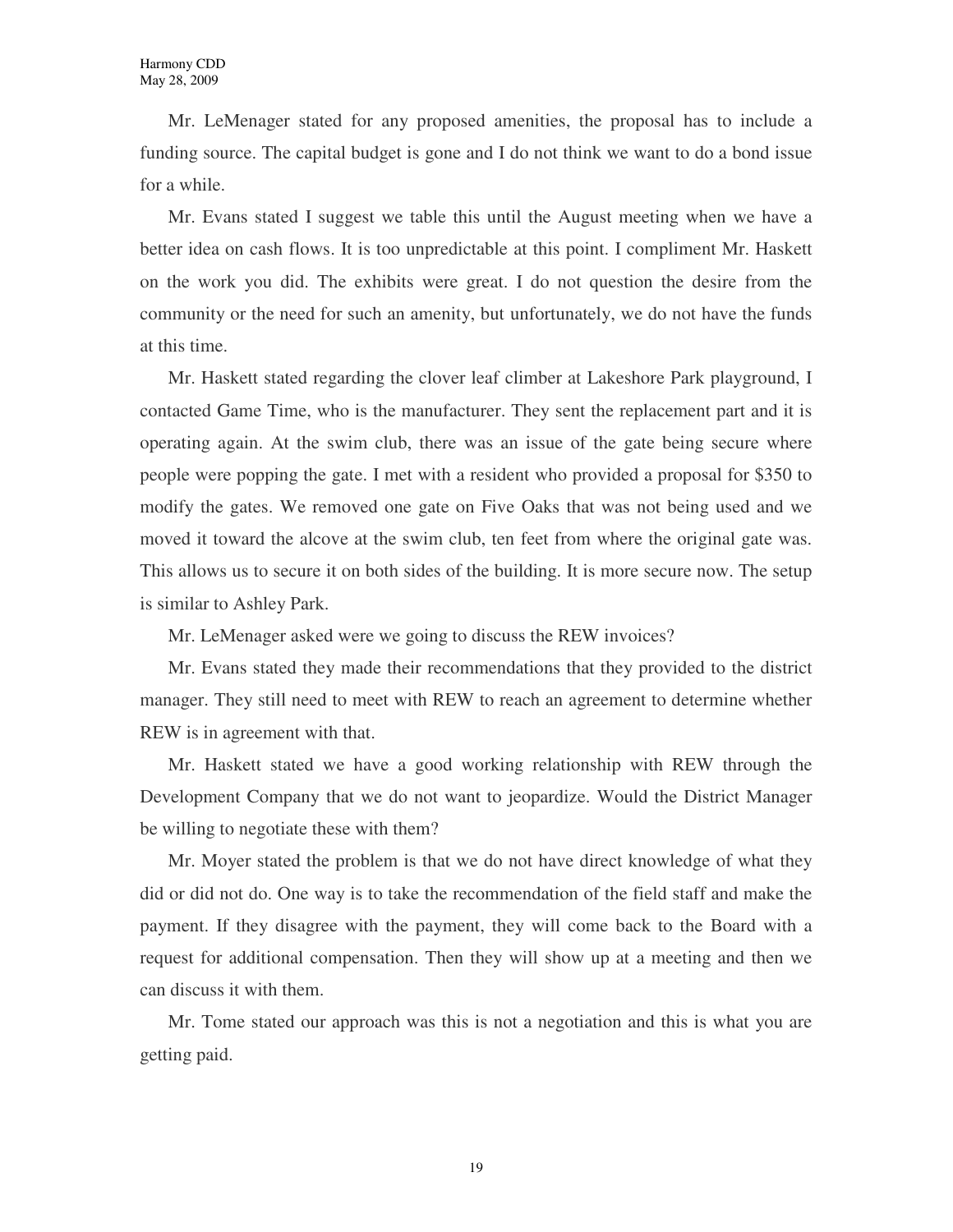Mr. Moyer stated we will state that the acceptance of this check finalizes your contract and you agree with this amount. If they sign the release, that is fine. If they do not, they have recourse to come back.

Mr. LeMenager stated we will approve this next month.

### NINTH ORDER OF BUSINESS Monthly Boat Report

Mr. Belieff reviewed the monthly boat report as contained in the agenda package and is available for public review in the District Office during normal business hours.

### TENTH ORDER OF BUSINESS Supervisor Requests

Ms. Kassel stated the landscape company just started. Will their monthly report begin next month?

Mr. Haskett stated yes, according to their contract.

Mr. LeMenager stated they just started but they sure showed up with a lot of people, just as they said they would. It sure seems like a great start.

Mr. Haskett stated the learning curve will take some time since it is a large property, and I spend two to three hours a day working with them to make sure things are covered, doggie pots are monitored and finding the right liners. It will continue to get better.

Ms. Kassel stated there are a number of bags missing.

Mr. Haskett stated the contract states that they provide the bags. They got one size and they needed to order some additional sizes. They should be here in a week.

Ms. Kassel stated I would like to request that Mr. Belieff regularly check those and let Mr. Haskett know if they need replacement. They run out quickly.

Mr. Belieff stated I am trying to keep up, and they do go quickly. Some residents will take several at a time.

Ms. Kassel asked what is the status at the dog park on replacement of the trash bins and a place for water drainage?

Mr. Haskett stated I have not gotten to the water drainage issue. I have a contractor coming to replace soffit material. We are replacing a couple garbage cans and trying to find a different source for garbage cans that will be less expensive than \$600 or \$700. I will research those items and bring them to the Board at a future meeting.

Ms. Snyder stated I had a request last week on resurfacing the basketball court.

Mr. Haskett stated I have not gotten to that yet but I expect to have proposals at the next meeting.